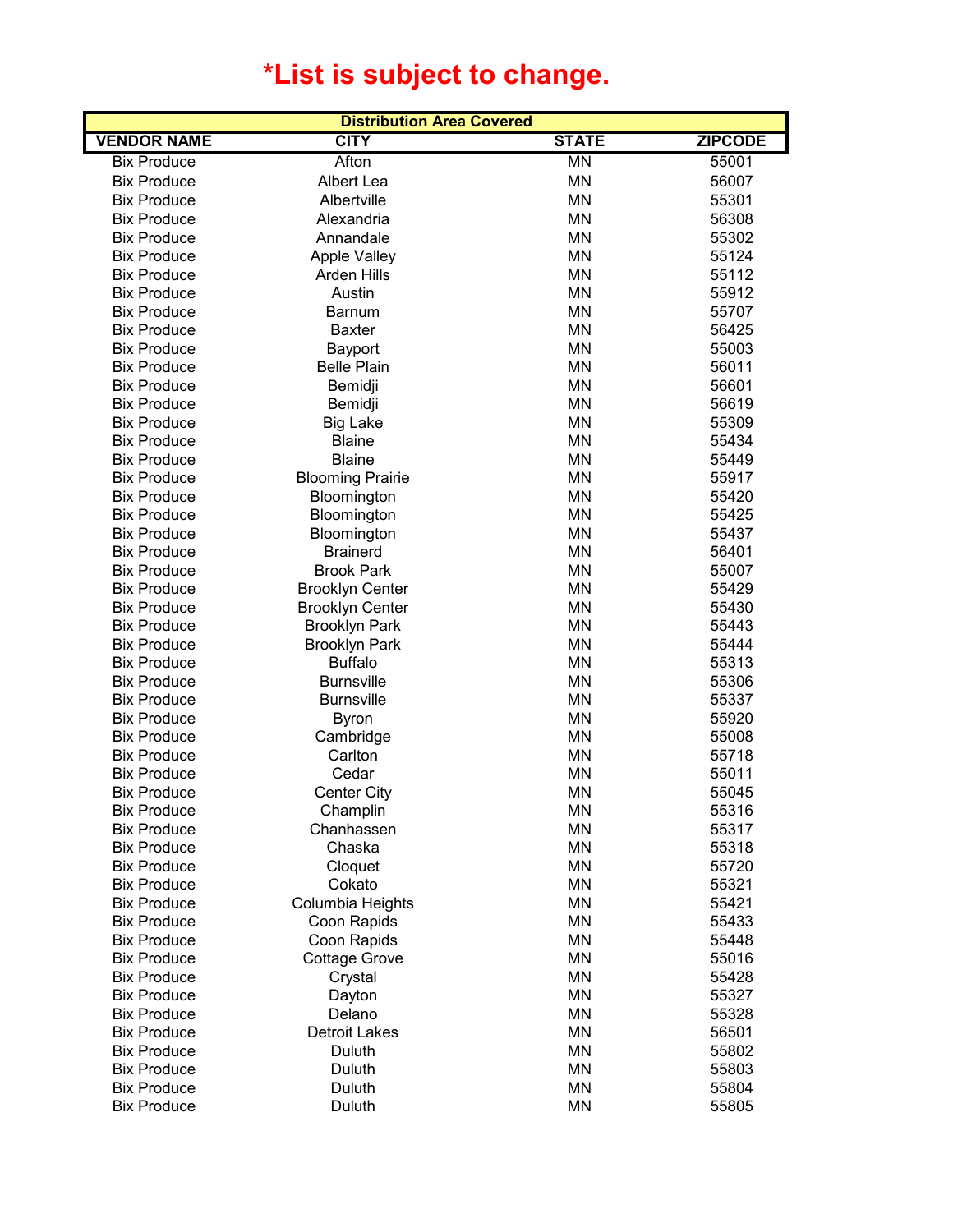| Bix | Produce            |
|-----|--------------------|
|     | <b>Bix Produce</b> |
| Bix | Produce            |
|     | <b>Bix Produce</b> |
| Bix | Produce            |
| Bix | Produce            |
| Bix | Produce            |
|     | <b>Bix Produce</b> |
|     | <b>Bix Produce</b> |
| Bix | Produce            |
| Bix | Produce            |
| Bix | Produce            |
| Bix | Produce            |
| Bix | Produce            |
| Bix | Produce            |
| Bix | Produce            |
| Bix | Produce            |
|     |                    |
| Bix | Produce            |
| Bix | Produce            |
| Bix | Produce            |
| Bix | Produce            |
| Bix | Produce            |
| Bix | Produce            |
| Bix | Produce            |
| Bix | Produce            |
| Bix | Produce            |
| Bix | Produce            |
| Bix | Produce            |
| Bix | Produce            |
| Bix | Produce            |
| Bix | Produce            |
| Bix | Produce            |
| Bix | Produce            |
| Bix | Produce            |
| Bix | Produce            |
| Bix | Produce            |
| Bix | Produce            |
| Bix | Produce<br>ŀ       |
| Bix | Produce            |
| Bix | Produce            |
| Bix | Produce            |
| Bix | Produce            |
| Bix | Produce            |
| Bix | Produce            |
| Bix | Produce            |
|     |                    |
| Bix | Produce            |
| Bix | Produce            |
| Bix | Produce            |
| Bix | Produce            |
| Bix | Produce            |
| Bix | Produce            |
| Bix | Produce            |
| Bix | Produce            |
| Bix | Produce            |

| Bix Produce        | Duluth                      | <b>MN</b> | 55806 |
|--------------------|-----------------------------|-----------|-------|
| <b>Bix Produce</b> | Duluth                      | <b>MN</b> | 55807 |
| Bix Produce        | Duluth                      | <b>MN</b> | 55812 |
| <b>Bix Produce</b> | Dundas                      | <b>MN</b> | 55019 |
| <b>Bix Produce</b> | Eagan                       | <b>MN</b> | 55121 |
| <b>Bix Produce</b> | Eagan                       | <b>MN</b> | 55122 |
| <b>Bix Produce</b> | Eagan                       | <b>MN</b> | 55123 |
| <b>Bix Produce</b> | <b>Eden Prairie</b>         | <b>MN</b> | 55344 |
| <b>Bix Produce</b> | <b>Eden Prairie</b>         | <b>MN</b> | 55347 |
| <b>Bix Produce</b> | <b>Eden Prairie</b>         | <b>MN</b> | 55438 |
| <b>Bix Produce</b> | Edina                       | <b>MN</b> | 55424 |
| <b>Bix Produce</b> | Edina                       | <b>MN</b> | 55435 |
| <b>Bix Produce</b> | Edina                       | <b>MN</b> | 55436 |
| <b>Bix Produce</b> | <b>Elk River</b>            | <b>MN</b> | 55330 |
| <b>Bix Produce</b> | <b>Elko New Market</b>      | <b>MN</b> | 55020 |
| <b>Bix Produce</b> | <b>Excelsior</b>            | <b>MN</b> | 55331 |
| <b>Bix Produce</b> | Fairmont                    | <b>MN</b> | 56031 |
| <b>Bix Produce</b> | Faribault                   | <b>MN</b> | 55021 |
| <b>Bix Produce</b> | Farmington                  | <b>MN</b> | 55024 |
| <b>Bix Produce</b> |                             | <b>MN</b> |       |
| <b>Bix Produce</b> | <b>Fergus Falls</b>         | <b>MN</b> | 56537 |
| <b>Bix Produce</b> | Foley<br><b>Forest Lake</b> | <b>MN</b> | 56329 |
|                    |                             |           | 55025 |
| <b>Bix Produce</b> | Franklin                    | <b>MN</b> | 55333 |
| <b>Bix Produce</b> | Fridley                     | <b>MN</b> | 55432 |
| <b>Bix Produce</b> | Garrison                    | <b>MN</b> | 56450 |
| <b>Bix Produce</b> | Glencoe                     | <b>MN</b> | 55336 |
| <b>Bix Produce</b> | <b>Golden Valley</b>        | <b>MN</b> | 55422 |
| <b>Bix Produce</b> | <b>Grand Rapids</b>         | <b>MN</b> | 55744 |
| <b>Bix Produce</b> | <b>Granite Falls</b>        | <b>MN</b> | 56241 |
| <b>Bix Produce</b> | Ham Lake                    | <b>MN</b> | 55304 |
| <b>Bix Produce</b> | Hampton                     | <b>MN</b> | 55031 |
| <b>Bix Produce</b> | Hanover                     | <b>MN</b> | 55341 |
| <b>Bix Produce</b> | Hastings                    | <b>MN</b> | 55033 |
| <b>Bix Produce</b> | Hayfield                    | <b>MN</b> | 55940 |
| <b>Bix Produce</b> | Hermantown                  | <b>MN</b> | 55811 |
| <b>Bix Produce</b> | Hibbing                     | <b>MN</b> | 55746 |
| <b>Bix Produce</b> | Hinckley                    | <b>MN</b> | 55037 |
| <b>Bix Produce</b> | Hopkins                     | <b>MN</b> | 55343 |
| <b>Bix Produce</b> | <b>Howard Lake</b>          | <b>MN</b> | 55349 |
| <b>Bix Produce</b> | Hugo                        | <b>MN</b> | 55038 |
| <b>Bix Produce</b> | Hutchinson                  | <b>MN</b> | 55350 |
| <b>Bix Produce</b> | <b>Inver Grove Heights</b>  | <b>MN</b> | 55076 |
| <b>Bix Produce</b> | Isanti                      | <b>MN</b> | 55040 |
| <b>Bix Produce</b> | Jordan                      | <b>MN</b> | 55352 |
| <b>Bix Produce</b> | Kasson                      | <b>MN</b> | 55944 |
| <b>Bix Produce</b> | Lake City                   | <b>MN</b> | 55041 |
| Bix Produce        | Lake Elmo                   | <b>MN</b> | 55042 |
| <b>Bix Produce</b> | Lakeland                    | <b>MN</b> | 55043 |
| <b>Bix Produce</b> | Lakeville                   | <b>MN</b> | 55044 |
| Bix Produce        | Lindstrom                   | <b>MN</b> | 55012 |
| Bix Produce        | Lino Lakes                  | <b>MN</b> | 55014 |
| Bix Produce        | Litchfield                  | <b>MN</b> | 55355 |
| Bix Produce        | Long Lake                   | <b>MN</b> | 55356 |
| <b>Bix Produce</b> | Loretto                     | <b>MN</b> | 55357 |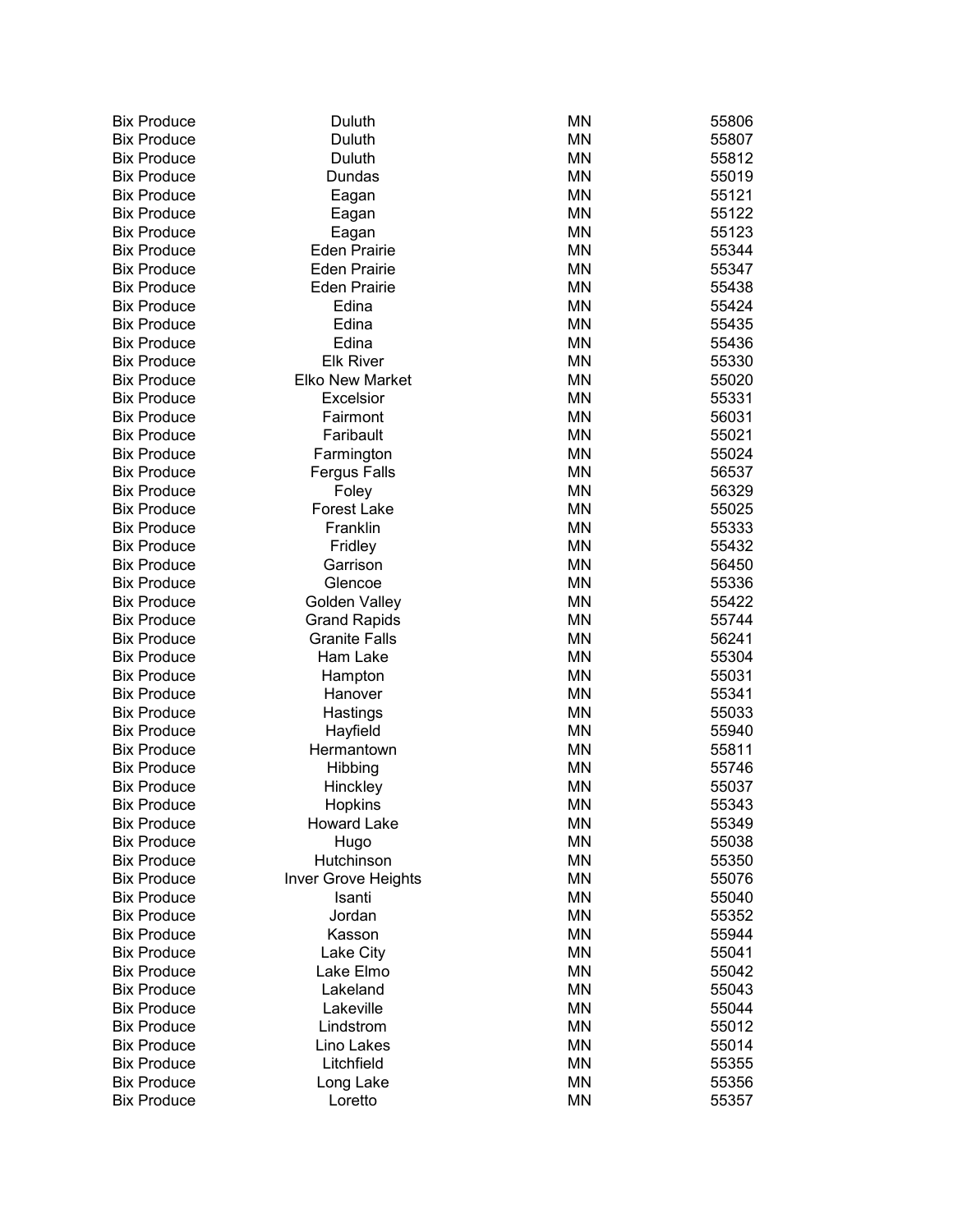| <b>Bix Produce</b>                       | Mahtomedi       | ΜN                     | 55115          |
|------------------------------------------|-----------------|------------------------|----------------|
| <b>Bix Produce</b>                       | Mankato         | <b>MN</b>              | 56001          |
| <b>Bix Produce</b>                       | Mankato         | <b>MN</b>              | 56002          |
| <b>Bix Produce</b>                       | Mantorville     | <b>MN</b>              | 55955          |
| <b>Bix Produce</b>                       | Maple Grove     | <b>MN</b>              | 55311          |
| <b>Bix Produce</b>                       | Maple Grove     | <b>MN</b>              | 55369          |
| <b>Bix Produce</b>                       | Maple Plain     | <b>MN</b>              | 55359          |
| <b>Bix Produce</b>                       | Maplewood       | <b>MN</b>              | 55109          |
| <b>Bix Produce</b>                       | Marshall        | <b>MN</b>              | 56258          |
| <b>Bix Produce</b>                       | Medford         | <b>MN</b>              | 55049          |
| <b>Bix Produce</b>                       | Medina          | <b>MN</b>              | 55340          |
| <b>Bix Produce</b>                       | Mendota         | <b>MN</b>              | 55150          |
| <b>Bix Produce</b>                       | Mendota Heights | <b>MN</b>              | 55120          |
| <b>Bix Produce</b>                       | Minneapolis     | <b>MN</b>              | 55401          |
| <b>Bix Produce</b>                       | Minneapolis     | <b>MN</b>              | 55402          |
| <b>Bix Produce</b>                       | Minneapolis     | <b>MN</b>              | 55403          |
| <b>Bix Produce</b>                       | Minneapolis     | <b>MN</b>              | 55404          |
| <b>Bix Produce</b>                       | Minneapolis     | <b>MN</b>              | 55405          |
| <b>Bix Produce</b>                       | Minneapolis     | <b>MN</b>              | 55406          |
| <b>Bix Produce</b>                       | Minneapolis     | <b>MN</b>              | 55407          |
| <b>Bix Produce</b>                       | Minneapolis     | <b>MN</b>              | 55408          |
| <b>Bix Produce</b>                       | Minneapolis     | <b>MN</b>              | 55409          |
| <b>Bix Produce</b>                       | Minneapolis     | <b>MN</b>              | 55410          |
| <b>Bix Produce</b>                       | Minneapolis     | <b>MN</b>              | 55411          |
| <b>Bix Produce</b>                       | Minneapolis     | <b>MN</b>              | 55412          |
| <b>Bix Produce</b>                       | Minneapolis     | <b>MN</b>              | 55413          |
| <b>Bix Produce</b>                       | Minneapolis     | <b>MN</b>              | 55414          |
| <b>Bix Produce</b>                       | Minneapolis     | <b>MN</b>              | 55415          |
| <b>Bix Produce</b>                       | Minneapolis     | <b>MN</b>              | 55417          |
| <b>Bix Produce</b>                       | Minneapolis     | <b>MN</b>              | 55418          |
| <b>Bix Produce</b>                       | Minneapolis     | <b>MN</b>              | 55419          |
| <b>Bix Produce</b>                       | Minneapolis     | <b>MN</b>              | 55426          |
| <b>Bix Produce</b>                       | Minneapolis     | <b>MN</b>              | 55431          |
| <b>Bix Produce</b>                       | Minneapolis     | <b>MN</b>              | 55439          |
| <b>Bix Produce</b>                       | Minneapolis     | <b>MN</b>              | 55440          |
| <b>Bix Produce</b>                       | Minneapolis     | <b>MN</b>              | 55445          |
| <b>Bix Produce</b>                       | Minneapolis     | MN                     | 55450          |
| <b>Bix Produce</b>                       | Minneapolis     | <b>MN</b>              | 55454          |
| <b>Bix Produce</b>                       | Minneapolis     | ΜN                     | 55455          |
| <b>Bix Produce</b>                       | Minneapolis     | ΜN                     | 55459          |
| <b>Bix Produce</b>                       | Minneapolis     | ΜN                     | 55480          |
| <b>Bix Produce</b>                       | Minneapolis     | <b>MN</b>              | 55486          |
| <b>Bix Produce</b>                       | Minnetonka      | <b>MN</b>              | 55305          |
| <b>Bix Produce</b>                       | Minnetonka      | <b>MN</b>              | 55345          |
| <b>Bix Produce</b>                       | Monticello      | <b>MN</b>              | 55362          |
| <b>Bix Produce</b>                       | Moorhead        | <b>MN</b>              | 56563          |
| <b>Bix Produce</b>                       | Moose Lake      | <b>MN</b>              | 55767          |
| <b>Bix Produce</b>                       | Morris          | <b>MN</b>              | 56267          |
| <b>Bix Produce</b>                       | Morton          | <b>MN</b>              | 56270          |
| <b>Bix Produce</b>                       | Mound           | <b>MN</b>              | 55361          |
| <b>Bix Produce</b><br><b>Bix Produce</b> | Mound<br>Mound  | <b>MN</b><br><b>MN</b> | 55364          |
| <b>Bix Produce</b>                       | New Hope        | <b>MN</b>              | 55392<br>55427 |
| <b>Bix Produce</b>                       |                 | <b>MN</b>              | 56071          |
|                                          | New Prague      |                        |                |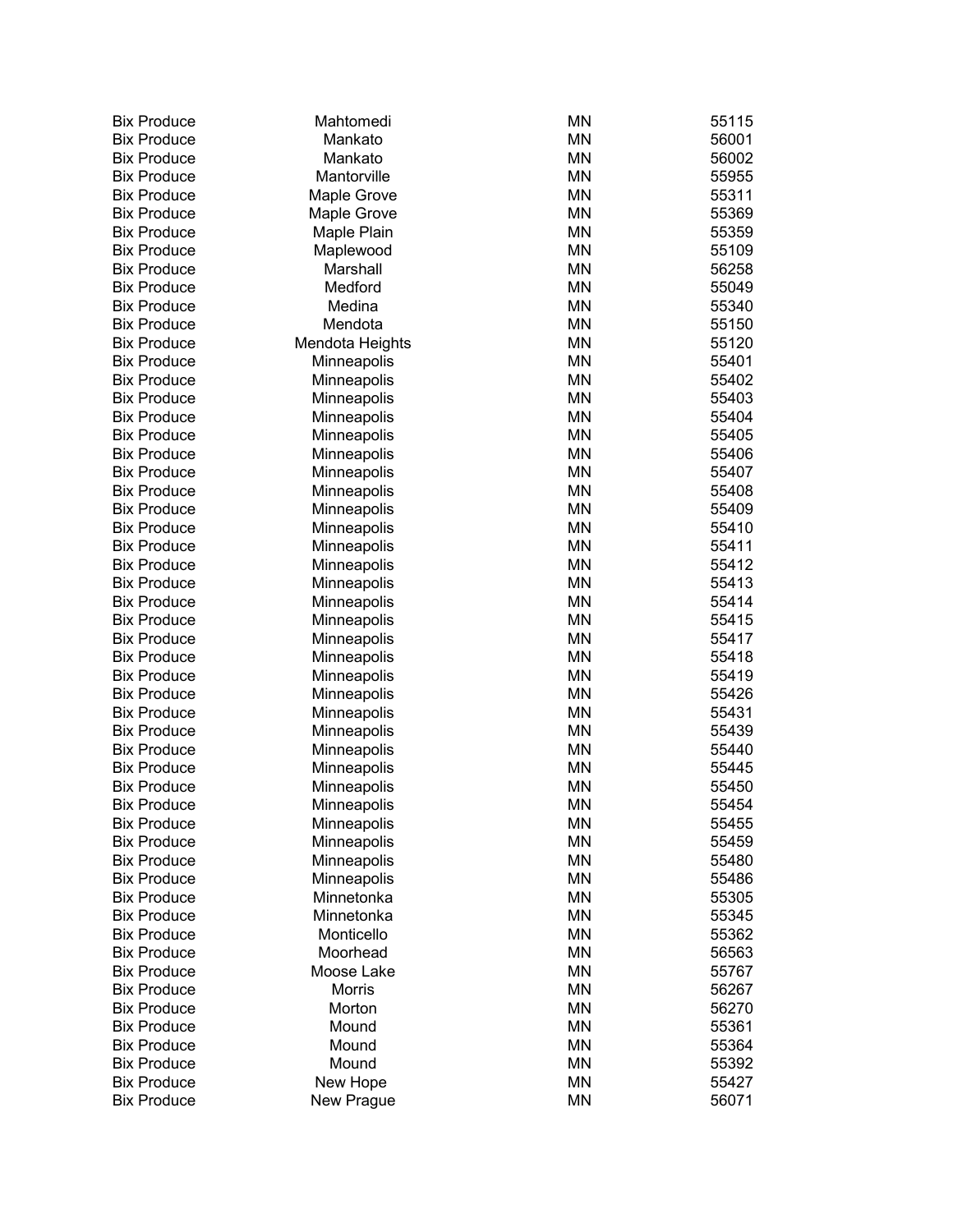| <b>Bix Produce</b> | New Ulm              | <b>MN</b> | 56073 |
|--------------------|----------------------|-----------|-------|
| <b>Bix Produce</b> | Newport              | <b>MN</b> | 55055 |
| <b>Bix Produce</b> | North Branch         | <b>MN</b> | 55056 |
| <b>Bix Produce</b> | North Mankato        | <b>MN</b> | 56003 |
| <b>Bix Produce</b> | <b>North Oaks</b>    | <b>MN</b> | 55127 |
| <b>Bix Produce</b> | Northfield           | MN        | 55057 |
| <b>Bix Produce</b> | Oakdale              | <b>MN</b> | 55128 |
| <b>Bix Produce</b> | Olivia               | <b>MN</b> | 56277 |
| <b>Bix Produce</b> | Onamia               | MN        | 56359 |
| <b>Bix Produce</b> | Oronoco              | MN        | 55960 |
| <b>Bix Produce</b> | Owatonna             | MN        | 55060 |
| <b>Bix Produce</b> | Plymouth             | MN        | 55441 |
| <b>Bix Produce</b> | Plymouth             | MN        | 55442 |
| <b>Bix Produce</b> | Plymouth             | MN        | 55447 |
| <b>Bix Produce</b> | Princeton            | <b>MN</b> | 55371 |
| <b>Bix Produce</b> | Princeton            | <b>MN</b> | 55377 |
| <b>Bix Produce</b> | Prior Lake           | <b>MN</b> | 55372 |
| <b>Bix Produce</b> | Proctor              | <b>MN</b> | 55810 |
| <b>Bix Produce</b> | Ramsey               | MN        | 55303 |
| <b>Bix Produce</b> | Red Wing             | MN        | 55066 |
| <b>Bix Produce</b> | <b>Redwood Falls</b> | <b>MN</b> | 56283 |
| <b>Bix Produce</b> | Rice                 | MN        | 56367 |
| <b>Bix Produce</b> | Richfield            | <b>MN</b> | 55423 |
| <b>Bix Produce</b> | Rochester            | <b>MN</b> | 55901 |
| <b>Bix Produce</b> | Rochester            | <b>MN</b> | 55902 |
| <b>Bix Produce</b> | Rochester            | <b>MN</b> | 55903 |
| <b>Bix Produce</b> | Rochester            | <b>MN</b> | 55904 |
| <b>Bix Produce</b> | Rochester            | MN        | 55905 |
| <b>Bix Produce</b> | Rochester            | <b>MN</b> | 55906 |
| <b>Bix Produce</b> | Rockford             | <b>MN</b> | 55373 |
| <b>Bix Produce</b> | Rogers               | MN        | 55374 |
| <b>Bix Produce</b> | Rosemount            | MN        | 55068 |
| <b>Bix Produce</b> | Roseville            | MN        | 55113 |
| <b>Bix Produce</b> | Roseville            | MN        | 55133 |
| <b>Bix Produce</b> | Roseville            | MN        | 55144 |
| <b>Bix Produce</b> | <b>Rush City</b>     | MN        | 55069 |
| <b>Bix Produce</b> | Sandstone            | MN        | 55735 |
| <b>Bix Produce</b> | Sartell              | ΜN        | 56377 |
| <b>Bix Produce</b> | Sauk Centre          | ΜN        | 56378 |
| <b>Bix Produce</b> | Savage               | MN        | 55378 |
| <b>Bix Produce</b> | Shakopee             | MN        | 55379 |
| <b>Bix Produce</b> | Shoreview            | MN        | 55126 |
| <b>Bix Produce</b> | South Haven          | MN        | 55382 |
| <b>Bix Produce</b> | South St. Paul       | <b>MN</b> | 55075 |
| <b>Bix Produce</b> | <b>Spring Park</b>   | <b>MN</b> | 55384 |
| <b>Bix Produce</b> | St. Bonifacius       | <b>MN</b> | 55375 |
| <b>Bix Produce</b> | St. Cloud            | <b>MN</b> | 56301 |
| <b>Bix Produce</b> | St. Cloud            | <b>MN</b> | 56302 |
| <b>Bix Produce</b> | St. Cloud            | <b>MN</b> | 56303 |
| <b>Bix Produce</b> | St. Cloud            | <b>MN</b> | 56304 |
| <b>Bix Produce</b> | St. Francis          | <b>MN</b> | 55070 |
| <b>Bix Produce</b> | St. Louis Park       | <b>MN</b> | 55416 |
| <b>Bix Produce</b> | St. Michael          | <b>MN</b> | 55376 |
| <b>Bix Produce</b> | St. Paul             | MN        | 55101 |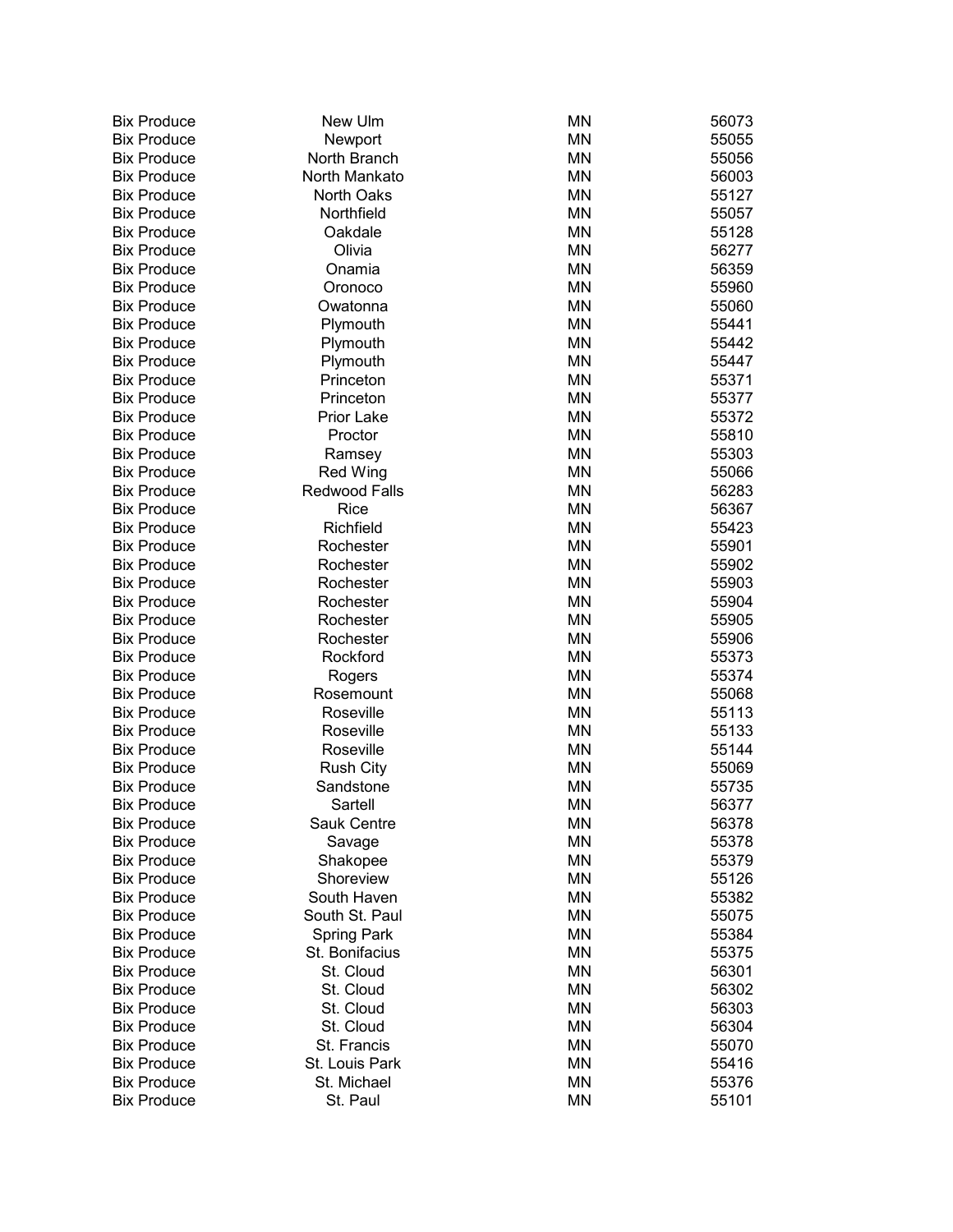| <b>Bix Produce</b> | St. Paul            | <b>MN</b> | 55102 |
|--------------------|---------------------|-----------|-------|
| <b>Bix Produce</b> | St. Paul            | <b>MN</b> | 55103 |
| <b>Bix Produce</b> | St. Paul            | <b>MN</b> | 55104 |
| <b>Bix Produce</b> | St. Paul            | MN        | 55105 |
| <b>Bix Produce</b> | St. Paul            | <b>MN</b> | 55106 |
| <b>Bix Produce</b> | St. Paul            | MN        | 55107 |
| <b>Bix Produce</b> | St. Paul            | MN        | 55108 |
| <b>Bix Produce</b> | St. Paul            | <b>MN</b> | 55111 |
| <b>Bix Produce</b> | St. Paul            | <b>MN</b> | 55114 |
| <b>Bix Produce</b> | St. Paul            | <b>MN</b> | 55116 |
| <b>Bix Produce</b> | St. Paul            | <b>MN</b> | 55117 |
| <b>Bix Produce</b> | St. Paul            | <b>MN</b> | 55119 |
| <b>Bix Produce</b> | St. Peter           | <b>MN</b> | 56082 |
| <b>Bix Produce</b> | <b>Stewart</b>      | <b>MN</b> | 55385 |
| <b>Bix Produce</b> | Stewartville        | <b>MN</b> | 55976 |
| <b>Bix Produce</b> | Stillwater          | <b>MN</b> | 55082 |
| <b>Bix Produce</b> | Victoria            | <b>MN</b> | 55386 |
| <b>Bix Produce</b> | Virginia            | <b>MN</b> | 55792 |
| <b>Bix Produce</b> | Wabasha             | MN        | 55981 |
| <b>Bix Produce</b> | Waconia             | MN        | 55387 |
| <b>Bix Produce</b> | <b>Waite Park</b>   | MN        | 56387 |
| <b>Bix Produce</b> | Waseca              | MN        | 56093 |
| <b>Bix Produce</b> | Wayzata             | MN        | 55391 |
| <b>Bix Produce</b> | <b>West Concord</b> | MN        | 55985 |
| <b>Bix Produce</b> | West St. Paul       | MN        | 55118 |
|                    |                     | <b>MN</b> |       |
| <b>Bix Produce</b> | White Bear Lake     |           | 55110 |
| <b>Bix Produce</b> | Willernie           | <b>MN</b> | 55090 |
| <b>Bix Produce</b> | Willmar             | <b>MN</b> | 56201 |
| <b>Bix Produce</b> | <b>Willow River</b> | <b>MN</b> | 55795 |
| <b>Bix Produce</b> | Winona              | <b>MN</b> | 55987 |
| <b>Bix Produce</b> | Woodbury            | MN        | 55125 |
| <b>Bix Produce</b> | Woodbury            | MN        | 55129 |
| <b>Bix Produce</b> | Wyoming             | MN        | 55092 |
| <b>Bix Produce</b> | <b>Bismarck</b>     | <b>ND</b> | 58503 |
| <b>Bix Produce</b> | <b>Bismarck</b>     | <b>ND</b> | 58504 |
| <b>Bix Produce</b> | Fargo               | <b>ND</b> | 58102 |
| <b>Bix Produce</b> | Fargo               | <b>ND</b> | 58103 |
| <b>Bix Produce</b> | Fargo               | <b>ND</b> | 58104 |
| <b>Bix Produce</b> | Fargo               | <b>ND</b> | 58107 |
| <b>Bix Produce</b> | Fargo               | <b>ND</b> | 58109 |
| <b>Bix Produce</b> | Fargo               | <b>ND</b> | 58121 |
| <b>Bix Produce</b> | Fargo               | <b>ND</b> | 58122 |
| <b>Bix Produce</b> | <b>Grand Forks</b>  | <b>ND</b> | 58201 |
| <b>Bix Produce</b> | <b>Grand Forks</b>  | ND.       | 56201 |
| <b>Bix Produce</b> | Jamestown           | ND.       | 58401 |
| <b>Bix Produce</b> | Minot               | <b>ND</b> | 58701 |
| <b>Bix Produce</b> | <b>Brookings</b>    | <b>SD</b> | 57007 |
| <b>Bix Produce</b> | Sioux Falls         | <b>SD</b> | 57106 |
| <b>Bix Produce</b> | Sioux Falls         | <b>SD</b> | 57104 |
| <b>Bix Produce</b> | <b>Balsam Lake</b>  | WI        | 54810 |
| <b>Bix Produce</b> | Chipewa Falls       | WI        | 54729 |
| <b>Bix Produce</b> | Eau Claire          | WI        | 54701 |
| <b>Bix Produce</b> | Eau Claire          | WI        | 54702 |
| <b>Bix Produce</b> | Eau Claire          | WI        | 54703 |
|                    |                     |           |       |

| <b>MN</b>       | 5510         |
|-----------------|--------------|
| <b>MN</b>       | 5510         |
| MN              | 5510         |
| MN              | 5510         |
| <b>MN</b>       | 5510         |
| <b>MN</b>       | 5510         |
| MN              | 5510         |
| <b>MN</b>       | 5511         |
| MN              | 5511         |
| MN              | 5511         |
| MN<br>MN        | 5511<br>5511 |
| MN              | 5608         |
| MN              | 5538         |
| MN              | 5597         |
| MN              | 5508         |
| MN              | 5538         |
| MN              | 5579         |
| MN              | 5598         |
| MN              | 5538         |
| MN              | 5638         |
| <b>MN</b>       | 5609         |
| MN              | 5539         |
| MN              | 5598         |
| <b>MN</b>       | 5511         |
| <b>MN</b>       | 5511         |
| <b>MN</b>       | 5509         |
| MN              | 5620         |
| <b>MN</b>       | 5579         |
| ΜN              | 5598         |
| MN              | 5512         |
| MN              | 5512         |
| MN<br><b>ND</b> | 5509<br>5850 |
| <b>ND</b>       | 5850         |
| <b>ND</b>       | 5810         |
| <b>ND</b>       | 5810         |
| ND              | 5810         |
| ND              | 5810         |
| ND              | 5810         |
| ND              | 5812         |
| <b>ND</b>       | 5812         |
| <b>ND</b>       | 5820         |
| <b>ND</b>       | 5620         |
| <b>ND</b>       | 5840         |
| <b>ND</b>       | 5870         |
| <b>SD</b>       | 5700         |
| <b>SD</b>       | 5710         |
| <b>SD</b>       | 5710         |
| WI              | 5481         |
| WI              | 5472         |
| WI              | 5470         |
| WI              | 5470         |
| WI              | 5470         |